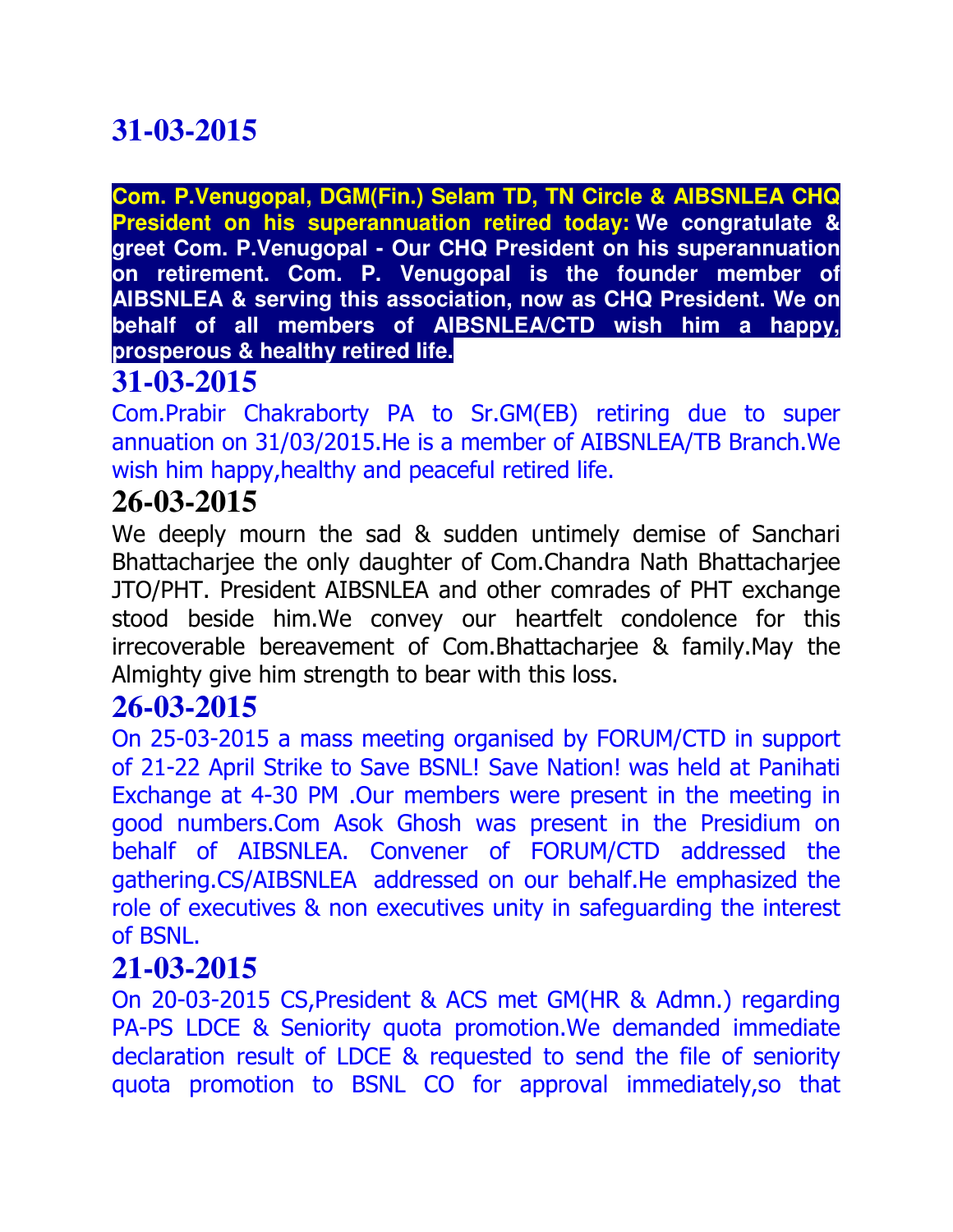promotion order may be released within this financial year.GM intimated us LDCE result may be declared soon . Regarding seniority quota he said he will clear the file and put it up to CGM for further action.

We also inquired about amenities of job-contract labours and came to know that it has been sent to PGM for further action.We also intimated him that patient undergoing treatment at NIMHANS are being harassed although there is a specific order in this regard from CTD.He assured to examine the case.

# **21-03-2015**

FORUM/CTD met on 20-03-2015.CS,ACSs & President attended the meeting,Com.Amit Gupta was also present on behalf of AIRBSNLEWA.

We strongly protested about the unwanted incident took place at Srirampur Area and conveyed our resentment,we pointed out amongst the constituent of FORUM this type of activity may harm the objective of FORUM.After prolonged discussion it was decided that with the intervention of FORUM/CTD the local FORUM leadership will sit together to resolve the issue at the earliest.

We also discussed about position regarding pension in respect of cabinet decision on 2011.FORUM leadership agreed that is may hamper security of pension under 37A and decided to put forward this matter with proper importance to All India FORUM leadership for strong protest.

FORUM/CTD decided the following in order to make 21-22 April 2 day Strike successful:

1.Signature campaign will continue to ensure the quota of signature collection,all the constituent will ensure their participation.

2.A mass meeting will be organised at the east gate of Telaphone Bhavan in support of Strike at suitable date.

3.Similar meeting will be arranged in Area also,circle level leaders of FORUM will address the meeting.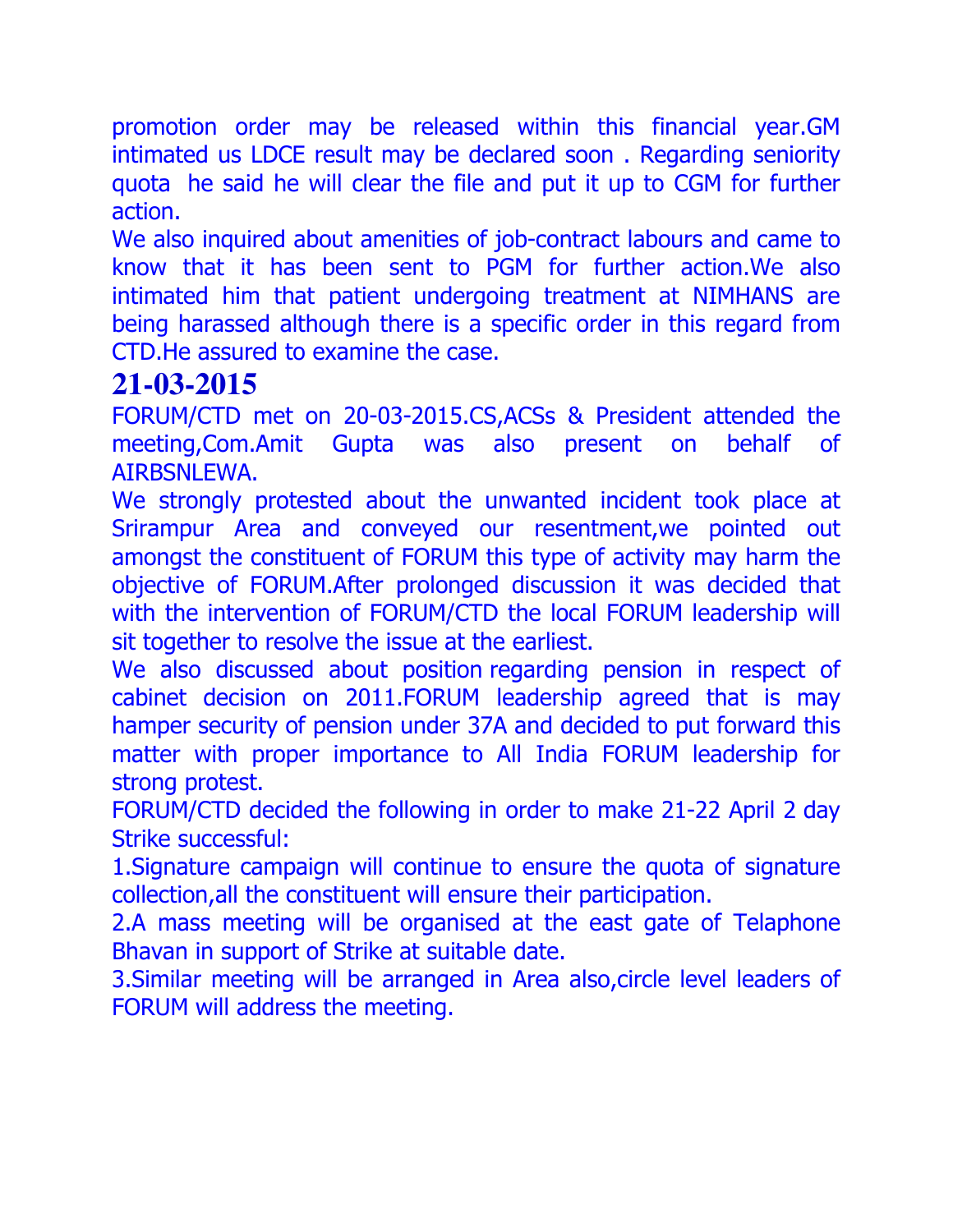CTD Administration published order for implementation of 2014 CGHS Rates for BSNLMRS (click here to see)

## **18-03-2015**

CS & ACS went to met GM(HR) on 17/03/2015 but he was absent.They met DGM(HR) and requested him to expedite the process of PA-PS promotion,later we met DGM(S & M) & requested him to expedite the process of evaluation of LDCE regarding this.

We also met GM(Fin) to pursue about recent request transfer.He said that files are put up to CGM already.

### **18-03-2015**

Congrats! EPP(E4-E5) for Finance Wing issued on 17-03-2015 & uploaded in Medha.This is due to constant persuasion of AIBSNLEA/CTD. Continue to support AIBSNLEA for just cause.

# **16-03-2015**

Congratulation!

Due to active persuasion of AIBSNLEA/CTD & CHQ promotion order of CAO (Adhoc) to CAO(Regular) 3 left out cases of CTD released on 12/03/2015 by BSNL CO.

## **14-03-2015**

CS attended the ECM of North Branch at Bidhannagar Exch.Bs conducted the meeting regarding several local problems.Cs apprised the house about latest position of JTO-SDE,AO-CAO,PPS promotion,JTO(RR)/JTO(Offtg.)JAO Option,AD(OL) upgradation etc.He assured to take up the problem of shifting of Belgharia Mktg,CSC in proper way to proper authority.

### **14-03-2015**

*Status of Court Case against JTO(T) to SDE(T) CPC:*

*The case was listed in the Hon'ble High Court Kerala today but could not be heard due to paucity of time as ours was the last case. Now the case is posted for hearing on 07.04.2015.*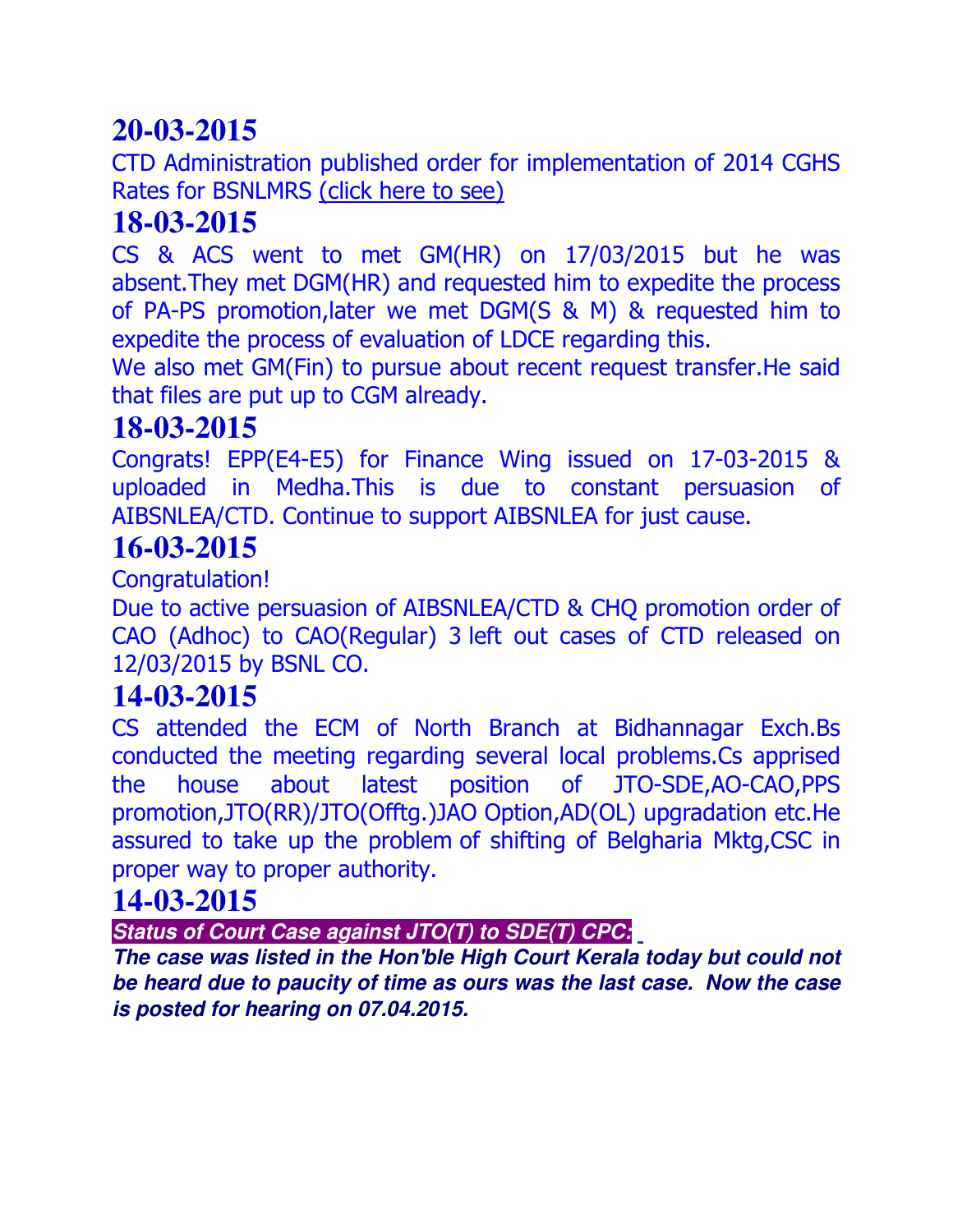#### *Forum of BSNL Unions / Associations served Notice for two days strike on 21st - 22nd April 2015 on demands of Revival of BSNL <<<Click here for the Notice>>>*

In Kolkata TD gate meeting in every workspot was organised by Forum.Everywhere our members participated in large number in support of two day strike on 21-22 April 2015 to save BSNL.At Telephone Bhavan President addressed the gathering and explained the necessity to protest against the sinister movement of Govt. & BSNL management to make BSNL weak.He stressed on forging unity of all employees of BSNL to resist the conspiracy.

## **12-03-2015**

#### *Status of Court Case against JTO(T) to SDE(T) CPC:*

#### *The case was listed in the Hon'ble High Court Kerala today but could not be heard due to other important business in the Hon'ble Court. Now the case is posted for hearing on coming Friday i.e. on 13.03.2015.*

### **11-03-2015**

3rd conference of Central-I branch was held on 10-03-2015 at Taher Mansion canteen.Members were present in sufficient number.Secretary report & accounts were passed unanimously.Com.Maitreyee Ghosh presided over the meeting.CS,President,ACSs & FS were present on behalf of AIBSNLEA circle.CS addressed the gathering and appraised the members about latest position of JTO-SDE,AO-CAO,AD(OL) upgradation,PPS post creation etc.He also discussed about our organisational situation in CTD.President in his speech elaborately discussed about the role of AIBSNLEA in safeguarding interest of its members & BSNL.OG Seretary Com.M S Nath was given felicitation by the members as a token of respect.

A strong committee headed by Com.Gobindo Debnath CAO/Central as President(9433600535),Com.Tarun Chakraborty SDE /Estimate /Central as Secretary(9432000165) & Com.Debasis Biswas AO(W & B)/Central as Treasurer(9433000284) elected unanimously for the next term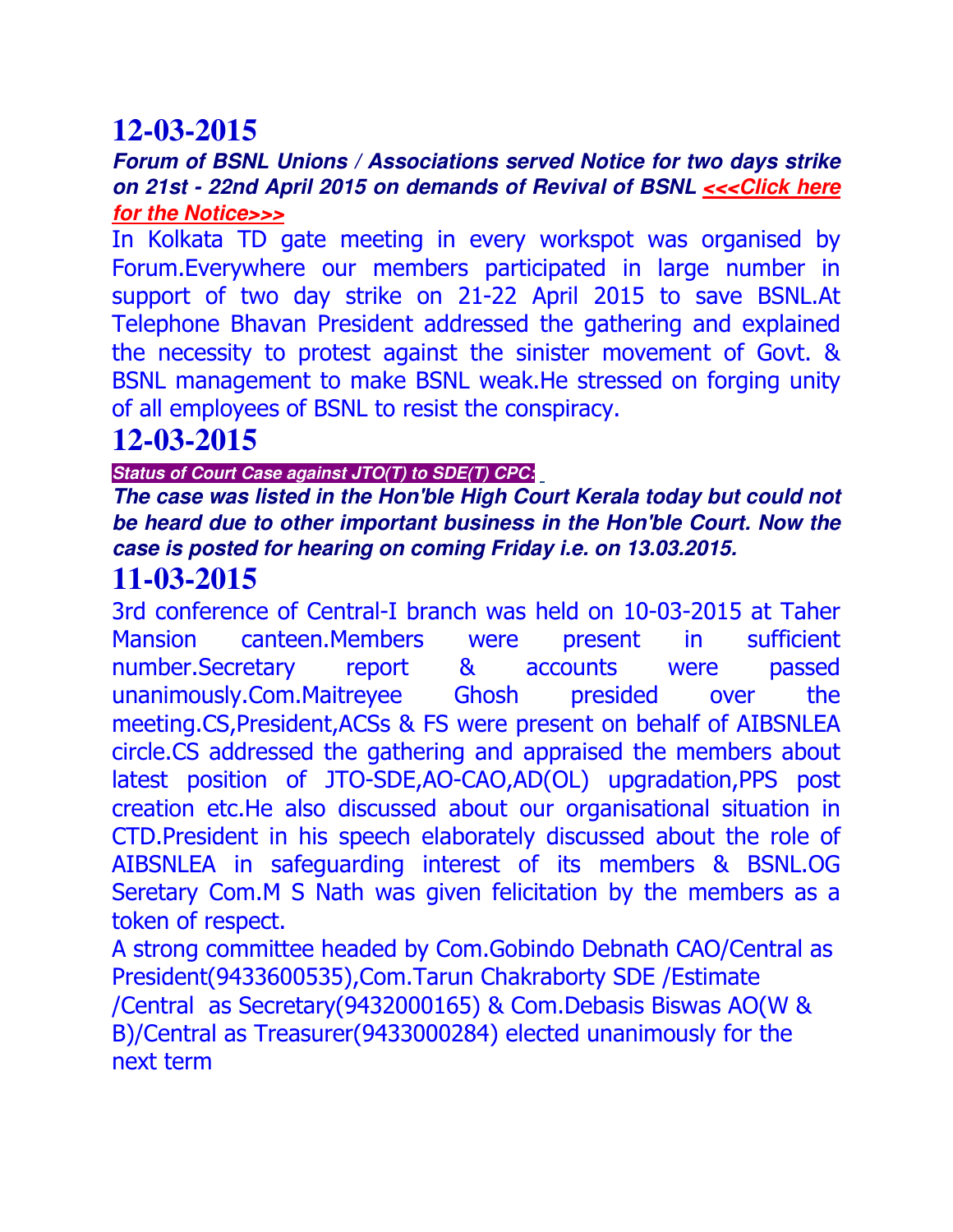It is learnt that due to active persuasion of our Association the recommendation for EPP E4-E5 of Accounts wing has been forwarded to GM(HR) for further action.We hope it will soon be settled.

### **09-03-2015**

Forum leaders met GM(HR) as arranged by the Dept.regarding follow up of 'call centre' issue.President & ACS(TB) represented on behalf of AIBSNLEA/CTD. Leaders expressed their strong resentment regarding arbritary decision taken by the administration kepping the registered unions/associations completely in dark.GM(HR) conveyed that all the decisions were taken at the highest level,he has only to comply.Then the Forum leaders said that as per assurance given by CGM the matter is to br forwarded to BSNL CO for consideration and inquired about that.GM said as he was on leave he has to check it.Forum leaders again expressed their dissatisfaction & urged upon to fix a meeting with CGM for follow up.GM agreed to pursue.

### **09-03-2015**

**JTO to SDE case is not listed for hearing today at Hon HC, Ernakulam eventhough another bench on 05.03.15 directed to list the case on 09.03.2015 for hearing. Final hearing expected this week itself. 09-03-2015** 

**The 3rd Branch Conference on Central-I branch will be held on 10-03-2015 at 16-00 hrs. at Taher Mansion Canteen.All members** are requested to **attend.** 

### **06-03-2015**

CS,President & ACS met GM(Fin.) on 04-03-2015 and discussed about request transfers on medical & family causes & shortage of Account Officer in SMP area.GM gave a patient hearing and assured that the postings will be done with the concurrence of CGM.We convinced him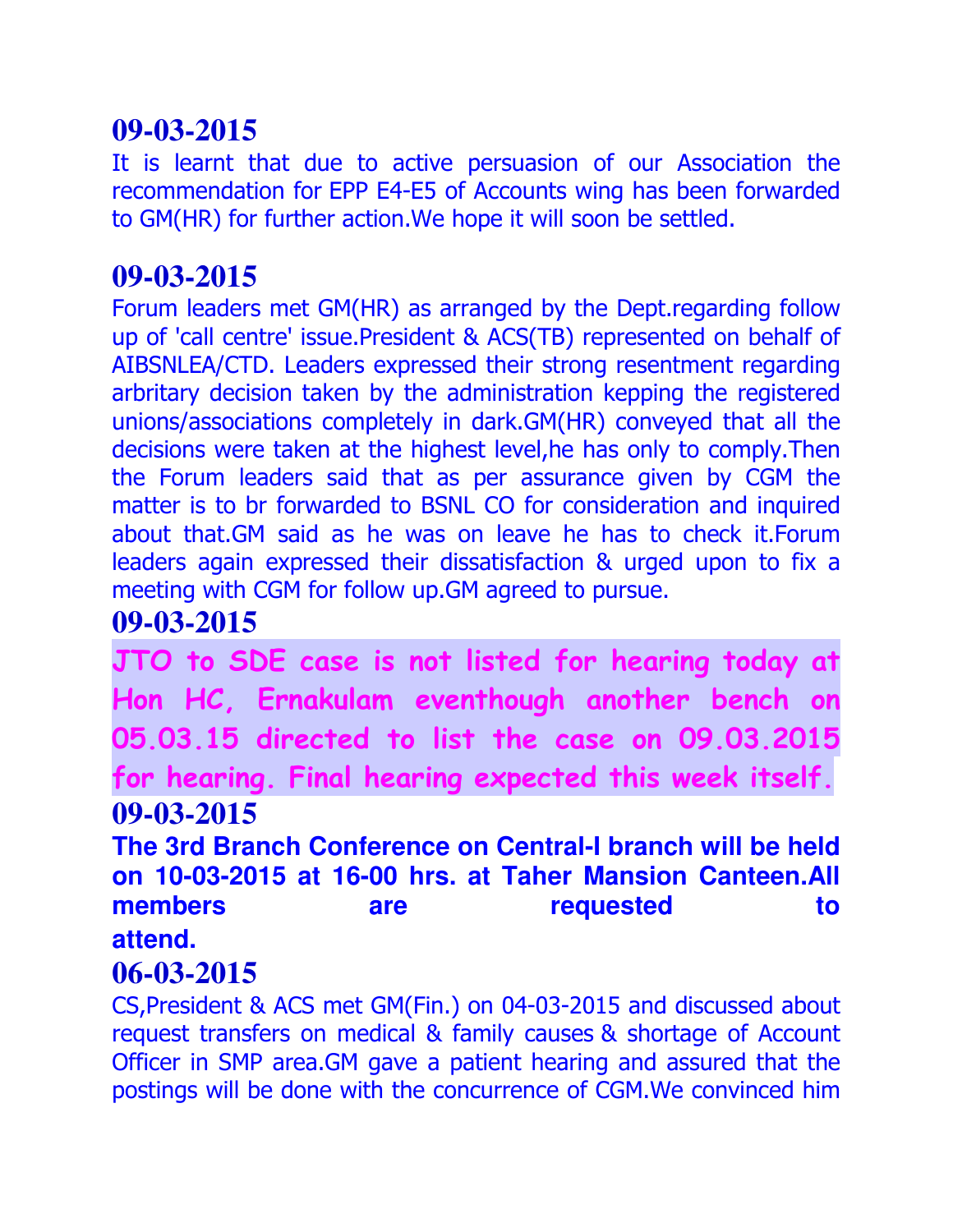that all orders do not need CGM's concurrence.He accepted and agreed to consider.Regarding SMP area he will post AO/JAO soon,thus he assured.

# **06-03-2015**

**JTO to SDE Promotion case at Hon. High Court of Ernakulam: As there is no sitting of Bench today the case is posted on 09-03-2015. 04-03-2015**

CS,President & ACS met GM(HR) & DIR(Vig) on 03-03-2015.

We discussed with GM(HR) about PA-PS promotion both LDCE & Seniority quota.We expressed our anxiety about delay in the process.We expressed our dissatisfaction about the way of EARS implementation.We said till date it has not been implemented for all & without any discussion dept.has published order to attach it with salary.We also pinted out that for a cancer patient HCU unjustifiedly disallowed certain medicines in outdoor bill also.We requested for some transfer & posting.

GM assured to look into the request & for HCU case he told to check the matter then proper action may be taken.For EARS he told that he was unaware of such order and he will inquire it.

Dir(Vig) assured us about Dipankar Saha case will be settled very shortly as answer to query of CVC sent from CTD.Other cases are also dealt with proper priority & promptness.

Request transfer cases of Accounts personnel has been forwarded to GM(Fin) who left office when we went to meetCS intimated over phone and may meet GM(Fin) today to express our anxiety regarding some matters.

### **04-03-2015**

CS writes to GM(Fin.) for request transfer of AOs.(clck here to see) CS writes to GM(HR) for request transfer of AGM.(clck here to see)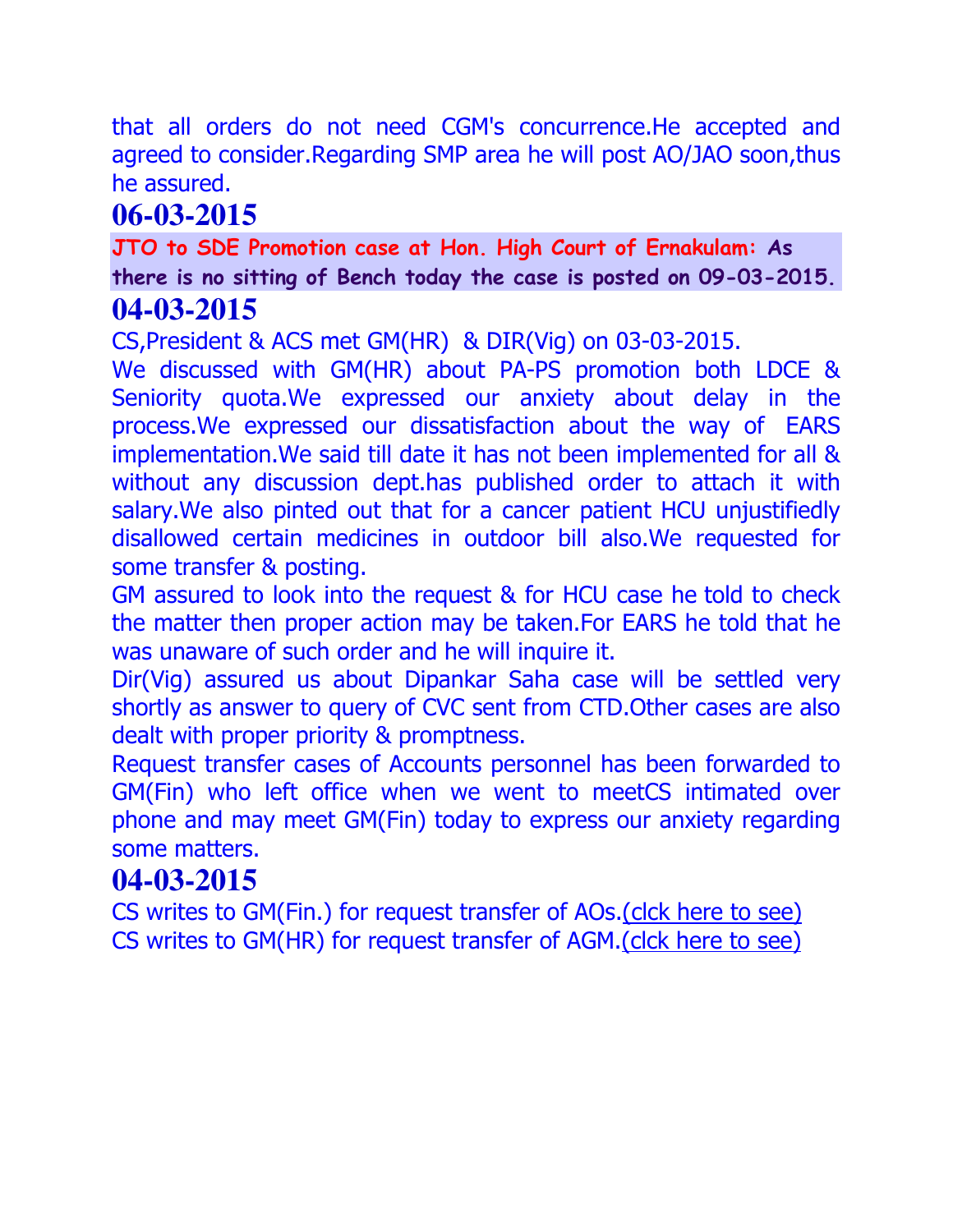#### CS,President,Adv(E),took part in *CENTRAL OFFICE BEARERS AND CIRCLE*  **SECRETARIES MEETING HELD ON 25<sup>th</sup> and 26<sup>th</sup> February 2015 AT ANDHRA ASSOCIATION BUILDING, LODHI ROAD, NEW DELHI. COM.Amit Gupta was also invited by GS.**

The Views and suggestion placed by our Circle are as follows:

1.JTO-SDE(67%) posting:

We demanded that as soon as the case is vacated the posting may be given at once without waiting for the vigilance clearance.Later the same may be done by the respective circles. It has been already done in JAO-AO order.This proposal was well accepted by the house & GS agreed to pursue in this line.

2.Look after arrangement in SDE & higher post:

 We strongly opposed about the present practice of giving LA instead of Officiating promotion.We demanded that Officiating promotion system should be restored.And in the meantime CTD is forcing to take LA as mandatory which is to be made optional.

GS told that the order quoted by CTD for mandatory LA is inappropriate,it is applicable for regular promotion,LA is always optional.He advised CS to take the case with CTD administration.He also agreed to pursue for Officiating.

3.Anomaly in JAO-AO Promotion:

We pointed out that in the recent JAO-AO promotion there are gross anomalies.GS accepted the fact & told that we did not pressed so much against it in order to release the order early to avoid further delay.But as and when it was pointed out amendment are being issued by the active persuasion of CHQ.More re allotment/modification may be issued in future.

4.Long pending HR cases like AD(OL) upgradation,PPS post creation,JTO(RR), 5 increments for JAO 2013 Batch:

 We raise the points for immediate settlement.GS accepted that all the cases particularly AD(OL) case is very very long pending.He informed us that HR policy has been accepted in the last meeting of the BSNL Board. Till this time they were not discussing HR issues.Now it will be easy to pursue and hoped for early settlement.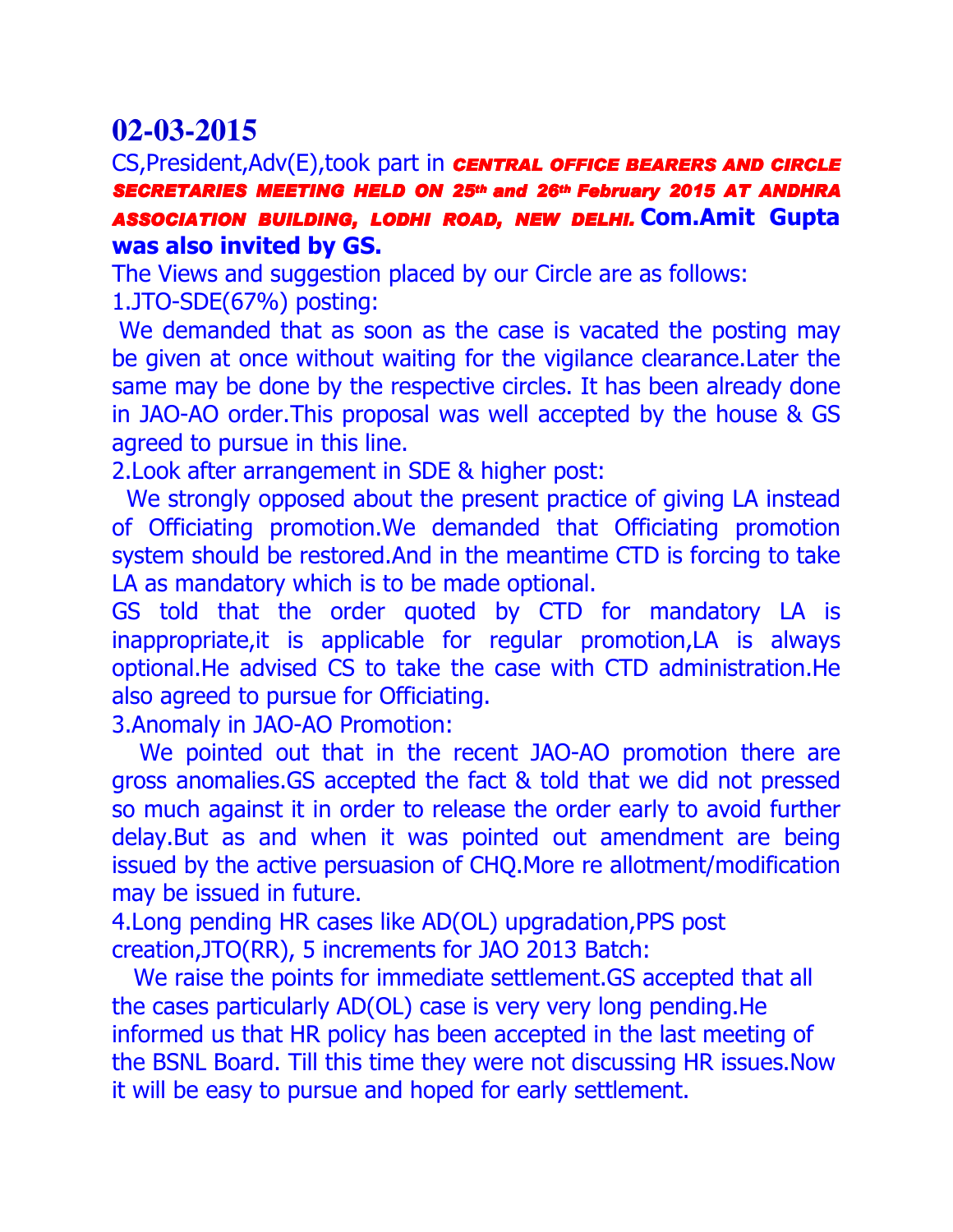5.FR 22(1)(a)(i) for Officiating JTOs:

 We thanked GS for implementation of Court award the the our officiating JTOs & requested to arrange for extending the facility to JTOs who officiated till 2004.

GS agreed and assured that CHQ is thinking about Court Case in this regard if required.At the same time GS informed that cases in Supreme Court are higlhy expensive,lawyer charges are Rs 3-3.5 lakhs per hearing. Already lot of expenditure has been made to fight the Offtg JTO case. He urged upon the CSs to collect fund for Offtg JTO case from members for extending financial aid to CHQ.

## **02-03-2015**

**REPORT OF THE FELICITATION OF SHRI ANUPAM SHRIVASTAVA, CMD, BSNL**  *A function felicitating Shri Anupam Shrivastava, CMD, BSNL was held during the joint meeting of Office Bearers and Circle Secretaries meeting of AIBSNLEA and AIGETOA at 19.00 hours on 25.2.2015 at Andhra Bhavan, New Delhi.*

*Com. P Vegugopal, President AIBSNLEA on behalf of AIBSNLEA presented Bouquets to the CMD.*

*Com Ravi Shil Varma , President AIGETOA on behalf of AIGETOA presented Bouquets to the CMD.*

*Com. R P Sahu, GS AIGETOA presented Shawl to CMD.*

*Com. Prahlad Rai, GS AIBSNLEA presented memento.*

*Com. P Vegugopal, President AIBSNLEA in his welcome speech mentioned that the present CMD is BSNL optee and under his guidance BSNL will definitely flourish. Com. Prahlad Rai, GS AIBSNLEA in his speech welcomed one and all. He mentioned that inspite of the busy schedule, CMD has accepted our request and attended the function for which he expressed his gratitude. He mentioned that it is great pleasure for all of us to have the CMD like Shri Anupam Shrivastava. He has briefed about the field experience the CMD has in various circles. He also mentioned about the struggle of the AIBSNLEA and BSNL Unions and Associations in pursuring the DoT administration to have BSNL opted Board of Directors and CMD. He also mentioned that with the talent of Shri Anupam Shrivastava become CMD of the great organization BSNL. He also mentioned*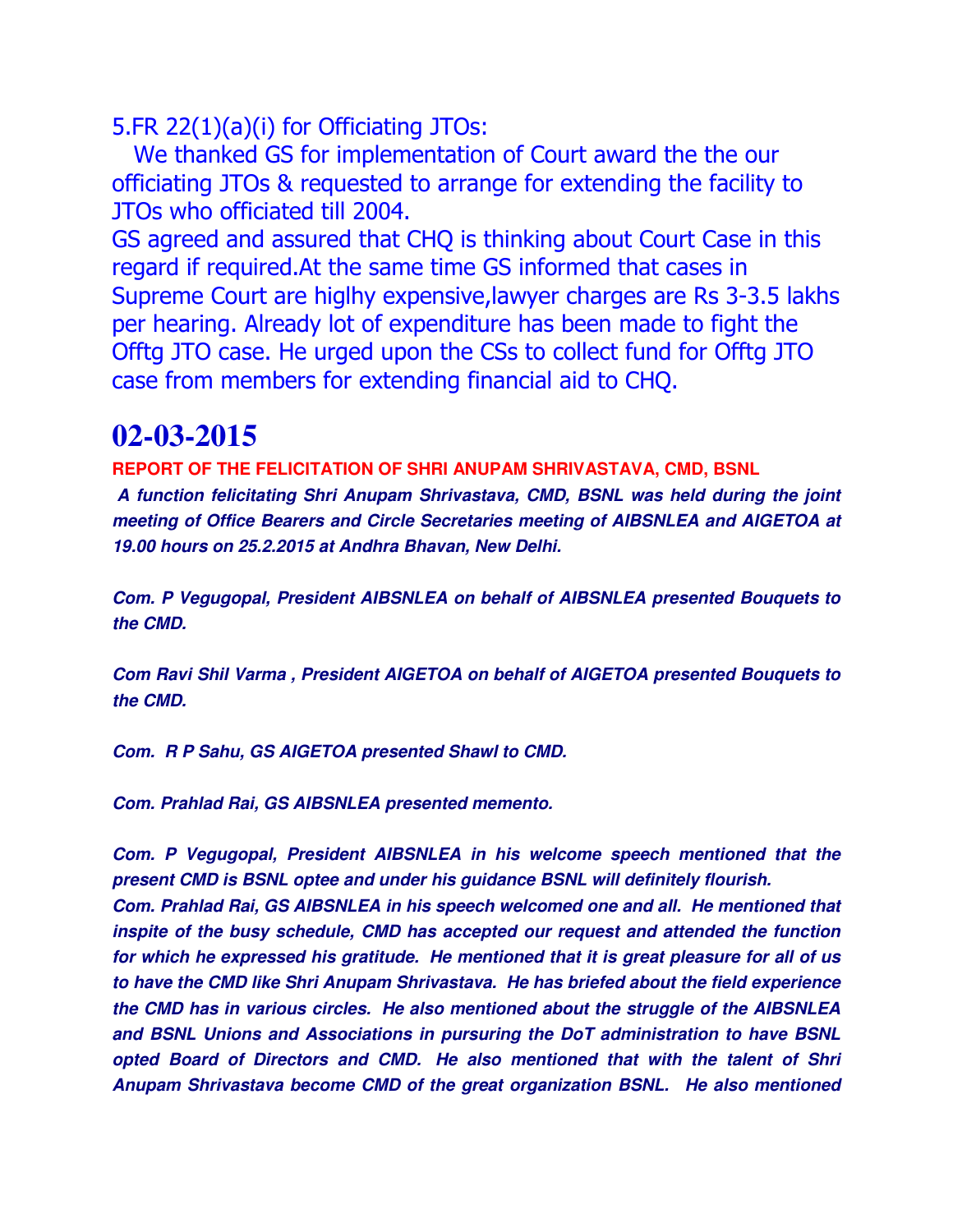*that he is legend in the Telecom Industry and we are confident that under his leadership BSNL will grow much. He is one of the officer like all of us who has taken absorption under 37A. GS AIBSNLEA on behalf of both association assured whole hearted support to achieve the targets set by the BSNL management.*

*He also mentioned about the Parliament March and memorandum with 1 Crore Public Signature to the Hon'ble P.M. He also mentioned about the discussions taken place in the meetings important and burning issues of executives viz. CPSU cadre hierarchy, E2 – E3 pay scale to JTO and SDE equivalent executives. It is mentioned that DoT has cheated all the BSNL absorbees by giving written assurance for Govt Pension under Rule 37A by subsequently mentioning the 60%-40% formula for contribution condition in the pay revision by the BSNL. Though DoP&T has agreed to fix the pension the same has not been implemented and the pension liability of the BSNL is equal to the receipt side.*

*Making such clause in the Pension revision will definitely burden the BSNL and BSNL is economy is badly affecting due the such financial burden. The pension contribution of the retired employees of erstwhile DoT and MTNL is also being made on the BSNL and requested look into the matter for the better benefit of BSNL. He also mentioned about the issue of AD(OL), PPS Posts creation and lack of concern in the HR team of BSNL CO who takes care of everybody. He also mentioned about the limitation of CMD in many cases but requested to look into these aspects. He also mentioned about the shortage of Suma Cards in many circles, lack of stores, etc. He mentioned that we have already submitted the joint resolution to the BSNL management which is pending in the Corporate, which is frustrating the executive community of BSNL and requested to spare some valuable time to settle such burning issues.*

*He wished great success and assured fullest support on behalf of the AIBSNLEA and AIGETOA. He mentioned that under the leadership of Shri Anupam Shrivastava, CMD, BSNL will definitely grow.*

*Com. Ravi Shil Verma in his speech on behalf of the gathering extended fullest support, presence, and are ready to work 24 x 7 Hrs for the revival of the BSNL and is waiting for your direction. All the HR issues are leaving with him being the head of the organisation.*

*Shri Anupam Shrivastava, CMD, BSNL thanked the gathering. He mentioned that there is big BSNL Board meeting fixed for tomorrow morning and many works are to be completed. He mentioned that there are many HR issues pending and lot of pressure. He mentioned that the vehicle will move with two wheels only and the BSNL Management and Associations are the two wheels of the BSNL. He assured that he is*